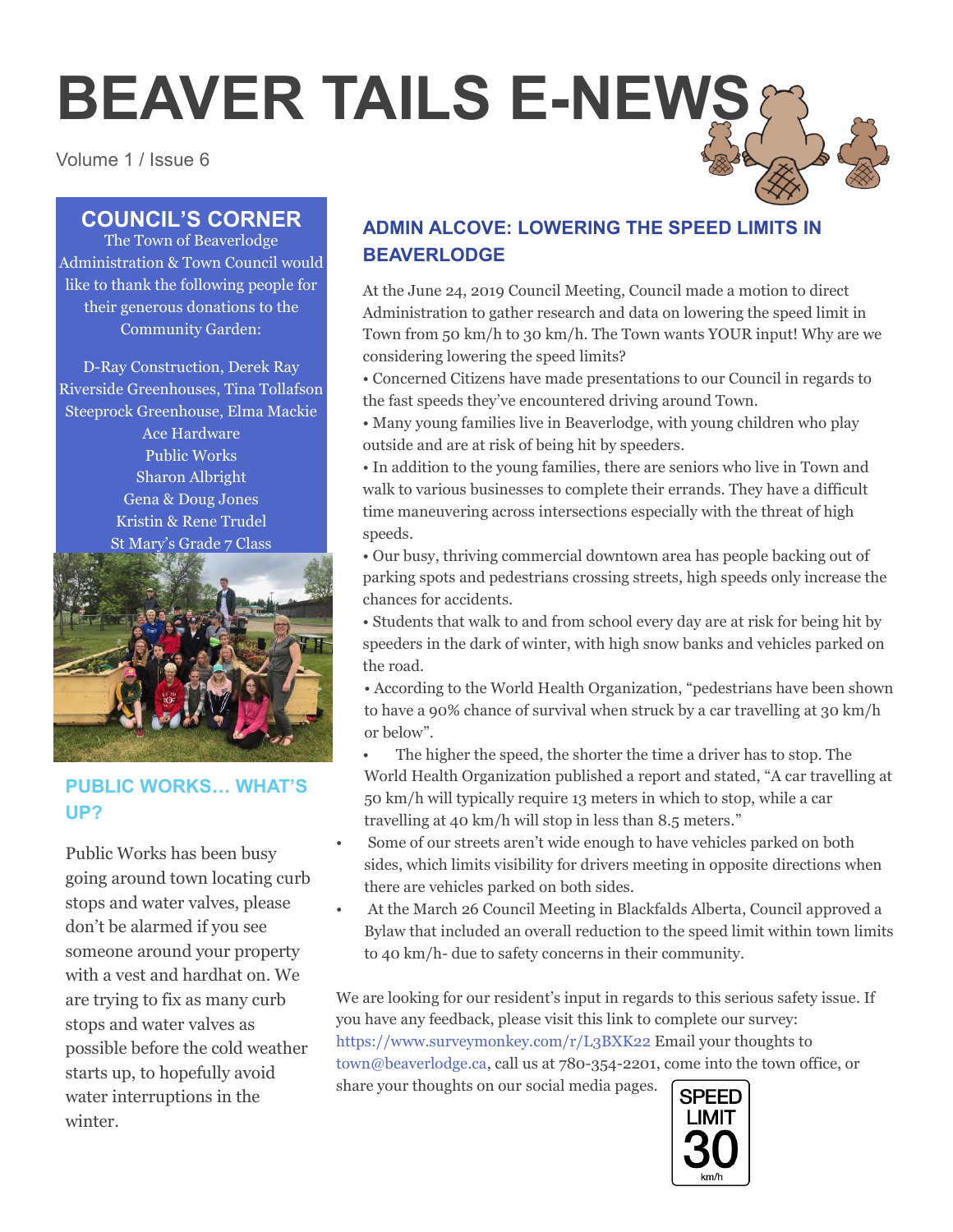## **RECREATION EVENTS/NOTICES:**

Call 780-354-2203 for more information.

> FloatFit-4-Mom August 2-September 6 Fridays 11am-12pm \$95 for mom and one child.

> > Bronze Medallion August 9, 10, 11 8am-4pm \$170

Bronze Cross September 13, 14, 15 Fri 4pm-9pm Sat & Sun 8am-4pm \$150

Lane/Assisted/Family Swim in the leisure pool is cancelled August 14th and 21st due to a private booking.

Swim to Survive August 6, 7, 8 First session: 11am-11:30am Second session: 11:30am-12pm  $$20$ 

> Wibit Weekend August 24 & 25

Water Nanny Friday's in August 12pm-1pm \$12 per child

# **Contact Us!**

**Town of Beaverlodge** PO Box 30, 400 10<sup>th</sup> Street Beaverlodge, AB ToHoCo  $780 - 354 - 2201$ After Hours Emergency: 587-771-2225 town@beaverlodge.ca Beaverlodge.ca

 $\mathcal{F}_\mathrm{max}$  and  $\mathcal{F}_\mathrm{max}$  and  $\mathcal{F}_\mathrm{max}$ 

## **FIRE/RCMP STATS**

The Beaverlodge Fire Department responded to 18 calls for service in June. There was 1 brush fire, 1 false alarm, 2 lift assist, 6 medical co response, 3 monitored alarms, 3 motor vehicle collisions, 1 structure fire, 1 vehicle fire.

The Beaverlodge RCMP Detachment responded to 84 calls for service within the Town of Beaverlodge for June. There were:

- 41 calls for Traffic Offenses; (39 were cleared by Charge)
- 3 Suspicious Person/Vehicle/Property;
- 0 Break and Enter (Residences and Commercial Buildings)
- 1 False Alarms;
- 2 Thefts (All theft related offences, vehicles & property);
- 3 Motor Vehicle Collisions (Non-injury, injury, animal collision)

The Beaverlodge Municipal Enforcement department responded to 46 traffic offenses, and 20 Bylaw offenses including Dog at Large, Unsightly Properties, and Feral Animals.

# **RCMP UPDATE…**

The Beaverlodge RCMP would like to thank the public for attending the June Town Hall Meeting in Hythe. The feedback was excellent and will be used to work on Crime Reduction Strategies in your area.

Crime Prevention for July is – Theft from Yards.

The RCMP want you to be part of the solution! This includes thinking ahead by taking photos of your items and documenting serial numbers. Crime prevention can include parking ATV's and lighter vehicles, in front of your larger vehicles to 'block' them in, and by using chains and locking devices. Keep your outside lights on, and use motion lights. Invest in a camera system and install cameras high and where they cannot be easily removed. Always lock up and keep your keys separate from the vehicles. If you are a victim of property crime, contact the RCMP, whereby they will help you provide a detailed summary, and provide your serial numbers and photos in a timely manner so the Police can assist in the recovery and court process. If you want assistance with making a security assessment of your property, or identifying proper placement of camera, a member will be happy to help.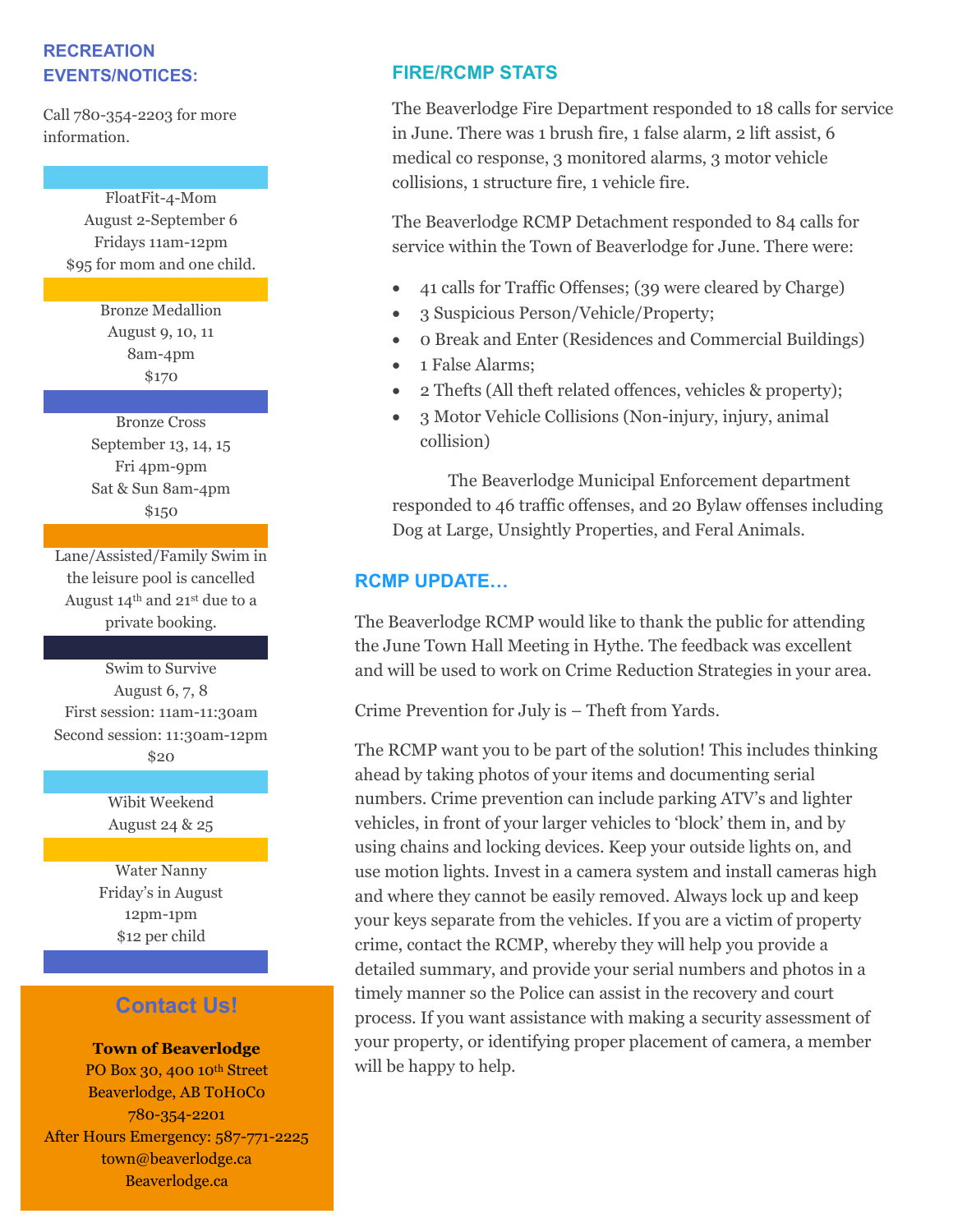# **MUNICIPAL NOTICES:**

#### **NOTICE OF PUBLIC HEARING**

Pursuant to Section 606 (1) of the Municipal Government Act. Please be advised that the Town of Beaverlodge has received the following application being an amendment to the Land Use By-Law No. 860 as follows:

#### **REZONING AMENDMENT:**

Legal Description: Plan 152-4366 Block 13 Lot 3C Land Use: R1 (Restricted Residential) to R2 (Low Density Residential) Land Use District. Civic Address: 412-11th Street Applicant/Owner: Harden, Donald

#### **TEXTUAL AMENDMENT:**

Legal Description: SEC 2 TWP 72 RG 10 MERID W Land Use: I (Industrial) Land Use District. Applicant/Owner: Sanregret, Larry **Addition to "Definitions"**

2.1

"CAMPGROUND" means any land or part thereof which may levy fees for the locating of tents or recreational vehicles and shall include any facilities or amenities secondary to the primary use and may also include a "RECREATION VEHICLE PARK" and "PUBLIC CAMPGROUND/CAMPSITE".

"SOLAR ENERGY" means energy created from the radiation of the Sun capable of producing heat, causing chemical reactions, or generating electricity.

#### **Addition to Permitted Use**

11.7.1 (a) Permitted Use to include:

- Campground
- Solar Energy
- Storage Unit

**Public Hearing:** Monday, August 12, 2019 **Approximate Time:** 7:15 pm **Place:** Council Chambers, 400-10th Street

Details of the foregoing applications may be obtained by contacting the Town of Beaverlodge at 354-2201. Anyone wishing to comment on these applications can do so in writing to:

Development Officer Town of Beaverlodge Box 30 Beaverlodge, AB T0H 0C0

Written submissions for the above-mentioned must be received at the Town Office by Noon on Wednesday, August 7, 2019.

Applications and support documents may be viewed at the Town office, 400-10th Street Beaverlodge, Alberta during regular business hours.